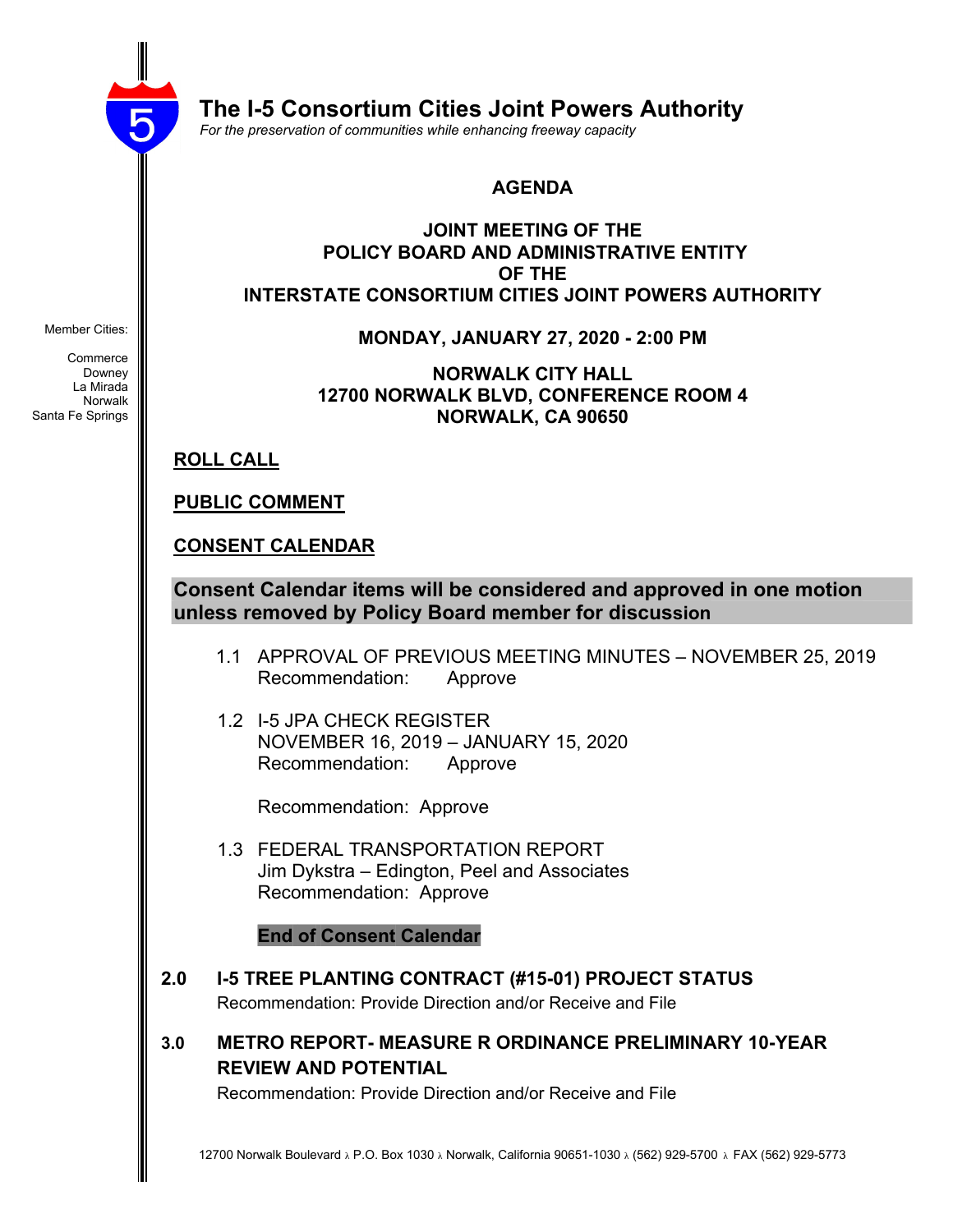**4.0 CONSTRUCTION MITIGATION PROJECTS – Phase 1 & Phase 2 – STATUS, PHASE 3 PROJECT STATUS**

Recommendation: Provide Direction and/or Receive and File

- **5.0 I-5 STATUS REPORT FROM EXECUTIVE DIRECTOR/AUTHORITY ENGINEER** Recommendation: Provide Direction and/or Receive and File
- **6.0 REPORT FROM CHAIR** Recommendation: Receive and File
- **7.0 REPORT FROM BOARD MEMBERS** Recommendation: Receive and File
- **8.0 REPORT FROM ADMINISTRATIVE ENTITY MEMBERS** Recommendation: Receive and File
- **9.0 REPORT FROM CALTRANS, DISTRICT 7** Recommendation: Receive and File

## **10.0 REPORT FROM METRO**

Recommendation: Receive and File

I hereby certify under penalty of perjury under the laws of the State of California, that the foregoing agenda was posted on the bulletin board of the Norwalk City Hall, not less than 72 hours prior to the meeting. Dated this 23<sup>rd</sup> day of January 2020.

# Carmen Martinez

Carmen Martinez Office Assistant II City of Norwalk

Public Comment: The public is encouraged to address the Commission, Board or Committee on any matter listed on the agenda. The Commission will hear public comment on matters *not listed on the agenda during the Oral Communications period.*

Americans with Disabilities Act: In compliance with the ADA, if you need special assistance to participate in a City meeting or other services offered by this City, please contact the City Clerk's office, (562) 929-5720. Assisted listening devices are available at this meeting. Ask a staff member if you desire to use this device. Upon request, the agenda and documents in the agenda packet, can be made available in appropriate alternative formats to persons with a disability. Notification of at least 48 hours prior to the meeting or time when services are needed will assist the City staff in assuring that reasonable arrangements can be made to provide accessibility to the meeting or service.

Note: Commission agendas and minutes are available from the Staff Liaison or at the office of the City Clerk, City Hall, 12700 Norwalk Boulevard during regular business hours, 8:00 a.m. to  $6.00$  p.m., Monday - Thursday and  $8.00$  a.m. to  $5.00$  p.m. every other Friday; telephone (562) 929-5720. S:Commissions/ Agendas/CommFormat Rev 7/12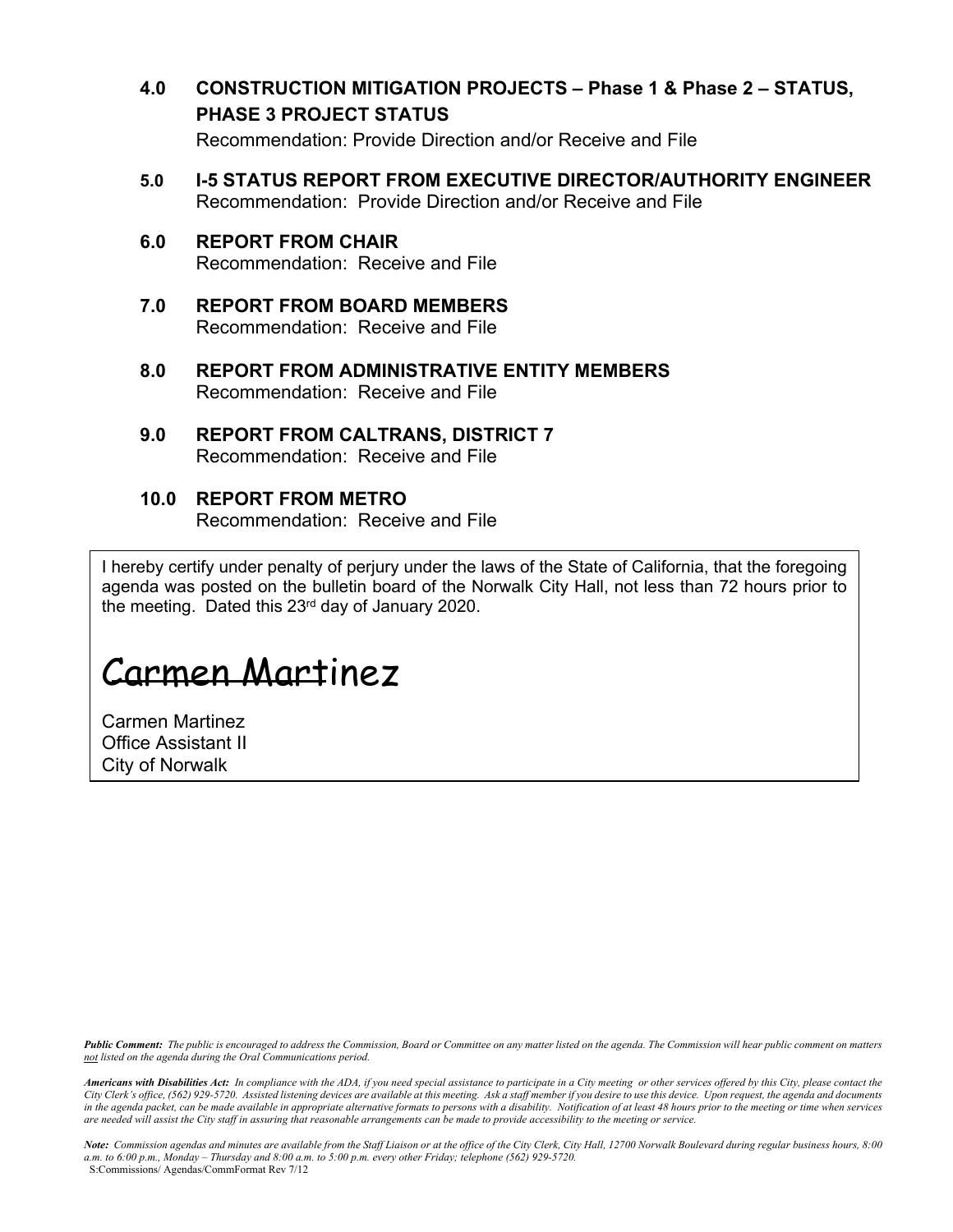#### **MINUTES OF THE JOINT MEETING OF THE POLICY BOARD AND ADMINISTRATIVE ENTITY OF THE INTERSTATE 5 CONSORTIUM CITIES JOINT POWERS AUTHORITY NORWALK CITY HALL ROOM #4 NORWALK, CALIFORNIA MONDAY, NOVEMBER 25, 2019 2:00 P.M.**

Chair John Soria called the Board Meeting of the Interstate 5 Consortium Cities Joint Powers Authority to order at 2:00 PM.

#### **ROLL CALL**

Board Members present:

Board Member Steve DeRuse City of La Mirada Board Member Bill Rounds<br>
City of Santa Fe Springs Chair John Soria<br>
Vice Chair Claudia Frometa<br>
City of Downey Vice Chair Claudia Frometa Board Member Luigi Vernola City of Norwalk

Board Members absent: None.

Others present:

Jeff Boynton City of La Mirada Daniel Hernandez City of Commerce John Oskoui **City of Downey** John Yang Caltrans District 7 Glen Kau **City of Norwalk** Victor Gau **Metro** Metro Yvette Kirrin **I-5 JPA** 

#### **PUBLIC COMMENT**

None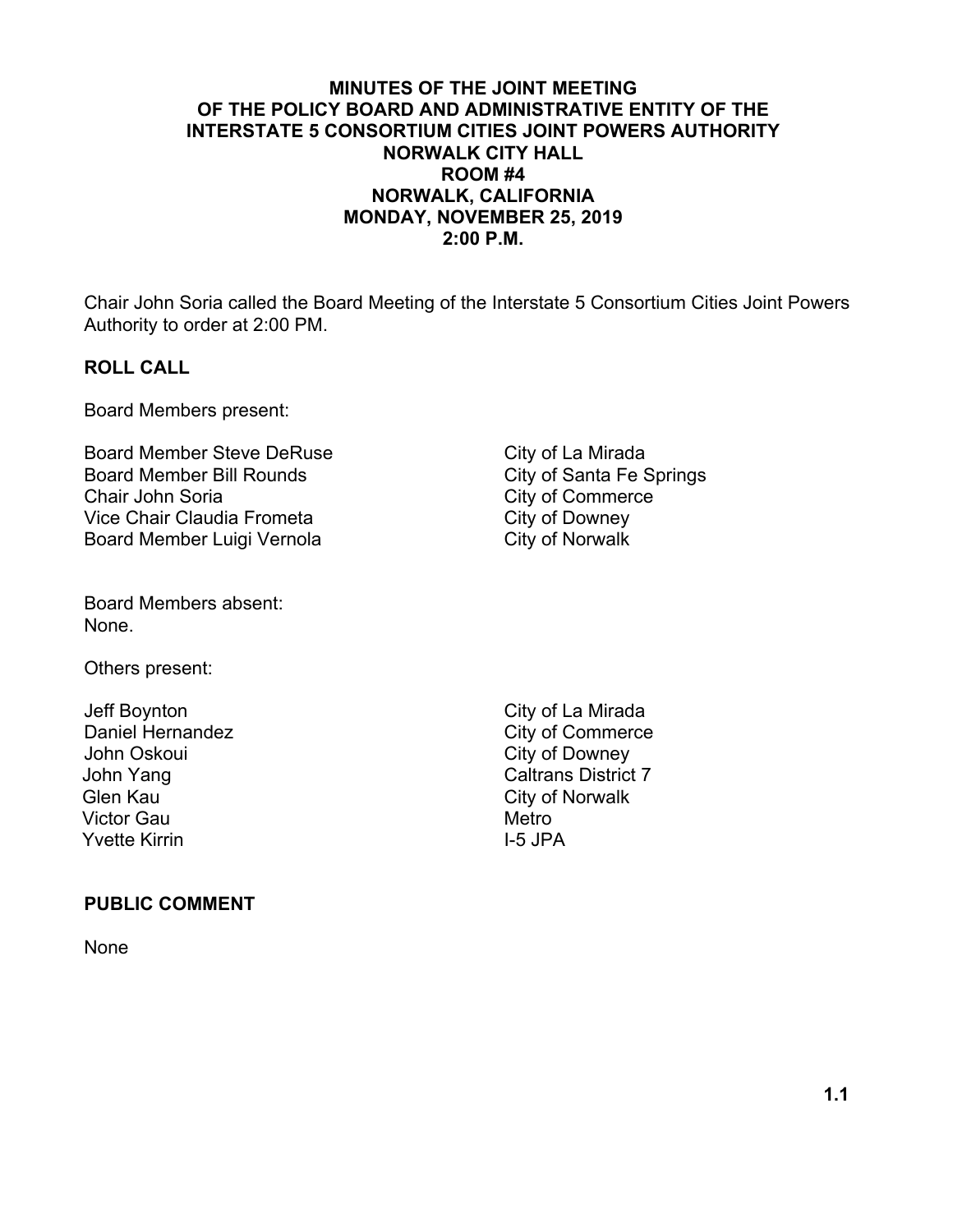## **CONSENT CALENDAR**

It was moved and seconded to approve the Consent Calendar, with corrections, which included the following:

- Previous Meeting Minutes October 28, 2019
- $\bullet$  I-5 JPA Check Register October 16, 2019 November 15, 2019
- 4 I-5 Federal Transportation Report from Edington, Peel and Associates

M/S: Vernola/DeRuse

The motion was carried by the following vote:

Yes: PB Members DeRuse, Rounds, Vernola, Frometa and Chair Soria No: None Absent: None

#### **I-5 TREE PLANTING PROJECT (15-01) CONTRACT INVOICES APPROVAL AND PROJECT STATUS**

Ms. Kirrin presented this item noting that the TreePeople have submitted Progress Payment #2 to the I-5 JPA for reimbursement. She noted that the I-5 JPA still has a positive balance of \$696,014.98 in our account based on the \$1 million advanced from Caltrans for work. She noted that the invoice had been approved by the public works directors that had received trees as shown in the progress payment detail.

A motion was made to approve the  $2^{nd}$  progress payment for TreePeople in the amount of \$167,173.92.

M/S: Vernola/Frometa

The motion was carried by the following vote:

Yes: PB Members DeRuse, Rounds, Vernola, Frometa and Chair Soria No: None Absent: None

#### **METRO REPORT – MEAUSURE R ORDINANCE PRELIMINARY 10-YEAR REVIEW**

Ms. Kirrin presented this item. She noted that the Metro Measure R Ordinance permits the Metro Board to amend the ordinance every 10 years, primarily to transfer sales tax revenue from either highways to transit, or transit to highways, and/or between subregional project priorities. At this time, Metro is estimating that the I-5 project will have a surplus of approximately \$123 million, and would like to transfer it to the West Santa Ana Branch (Eco-Rapid Transit) project within the Gateway Cities subregion. While a transfer of surplus I-5 funds to be transferred to Eco-Rapid is already identified in the expenditure plan, it's unclear how much remaining funds the I-5 needs to finalize the I-5 Construction Mitigation Program (Phase 3) based on the impacts caused by the detour routes, construction haul routes, utility trenching impacts as well as the some remaining punch list items between Caltrans and the Cities that Caltrans has noted should be incorporated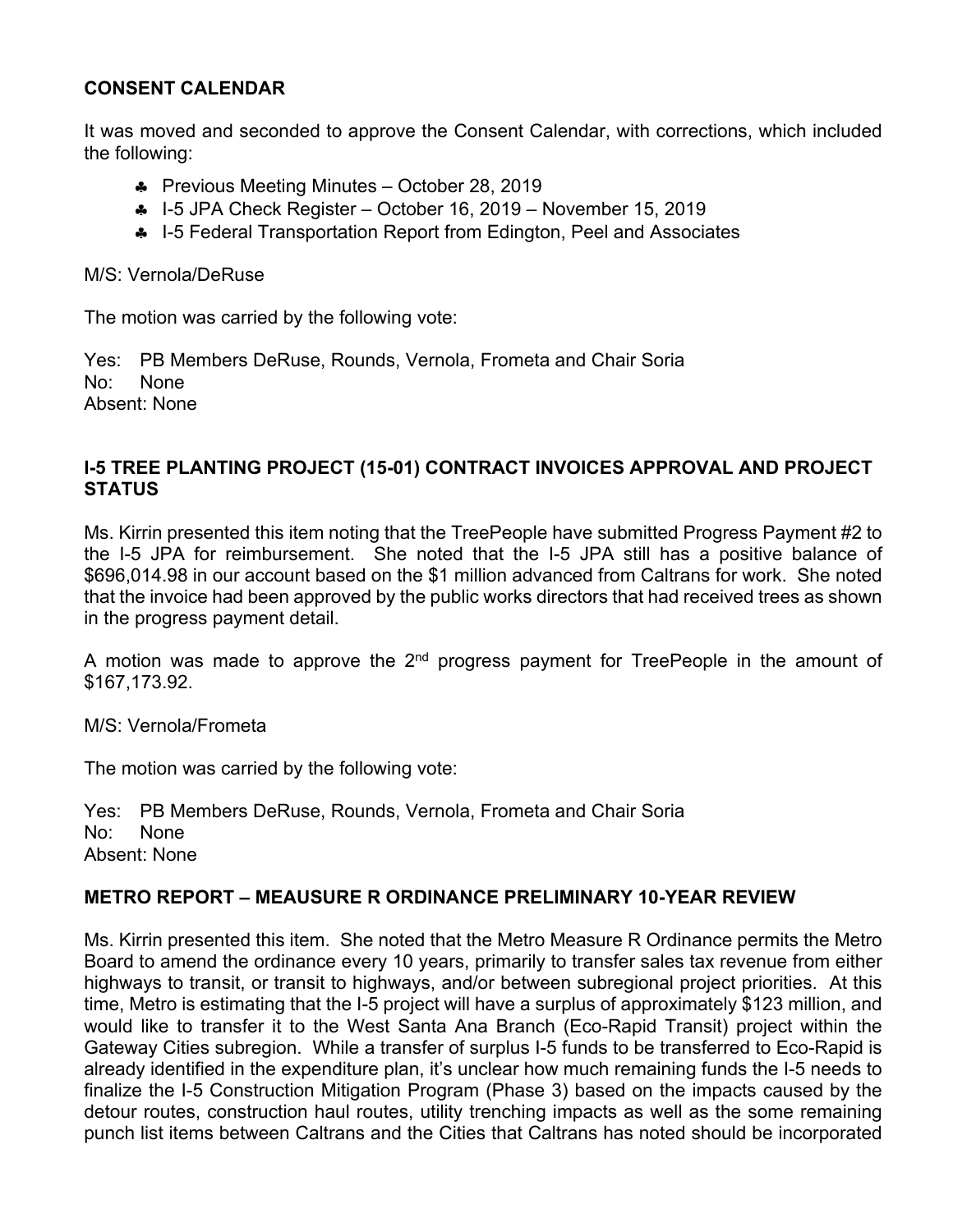into our Construction Mitigation projects request, such as cul-de-sac ponding, resulting from poor construction inspection during the project, which allowed the grades to not allow water to drain properly (as an example). The request is to write a letter to the Metro Board expressing our support for the transfer of excess funds, but noting that there is work to still be completed and a full cost estimate for the work has not been quantified, and this deducted from the \$123m estimated surplus.

A motion was made to provide a written response to the Metro Board regarding this possible action to transfer funds.

M/S: Frometa/Rounds

The motion was carried by the following vote:

Yes: PB Members DeRuse, Rounds, Vernola, Frometa and Chair Soria No: None Absent: None

#### **GATEWAY CITIES COG SUPPORT FOR METRO AGREEMENT FOR I-5 ENVIRONMENTAL**

Ms. Kirrin presented this item. She noted that the Gateway Cities Council of Governments voted to support our request for Metro and Caltrans to enter into the necessary agreement to commence with the I-5 EIR project. Additionally, it was requested that I-5 representation be coordinated with the Metro Board Deputies to help facilitate the agreement process being completed. A copy of the support letter from the GCCOG was included in the package.

The report was received and filed.

#### **CONSTRUCTION MITIGATION PROJECTS - STATUS**

Ms. Kirrin presented this item. She noted that audit for Phase 1 had completed with comments and backup returned to Metro. Phase 2 audit started and a request for information was provided to the JPA and all the Cities. She also noted that the TAC would meet in December to discuss the Phase 3 project request.

The report was received and filed.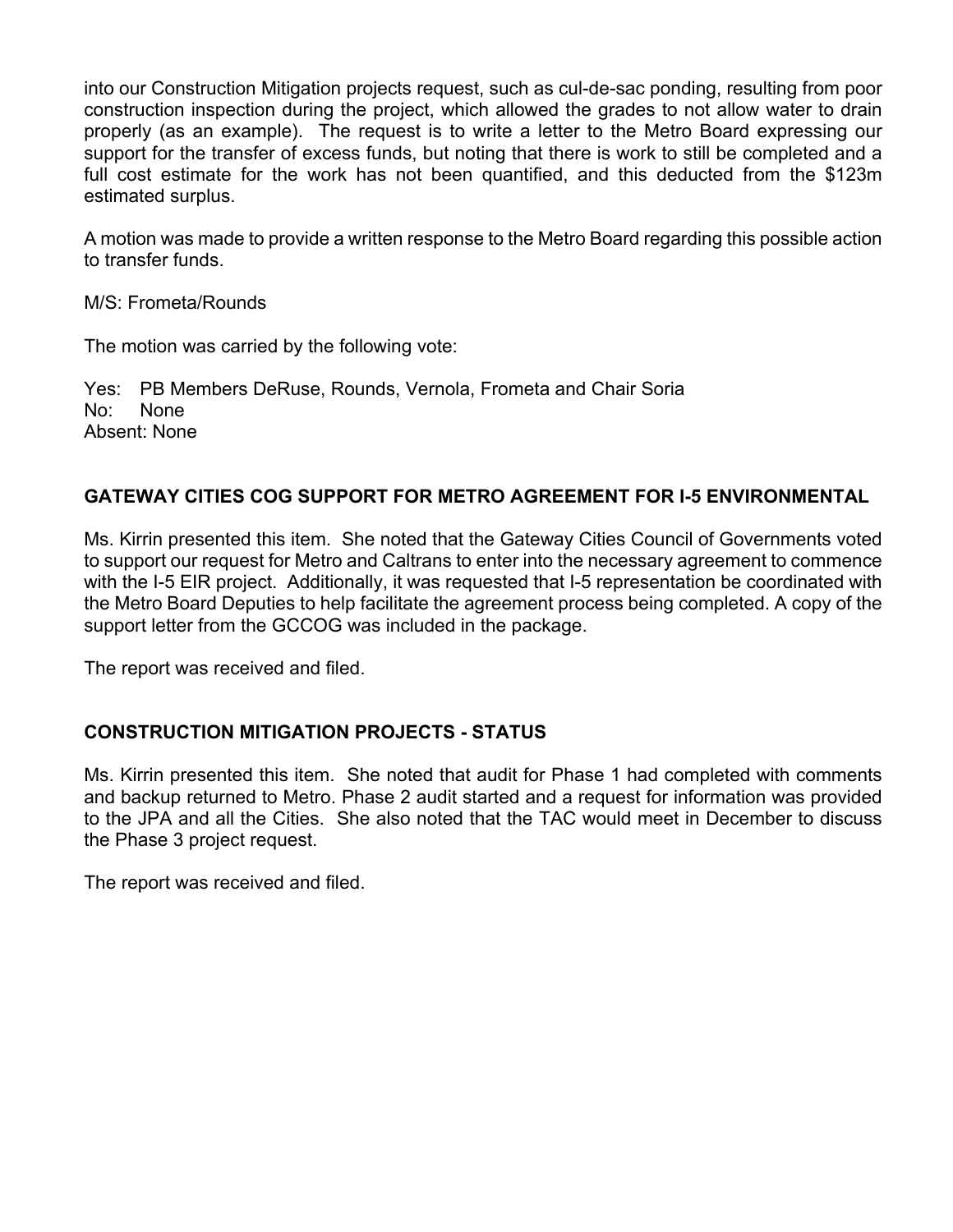## **I-5 STATUS REPORT FROM EXECUTIVE DIRECTOR/AUTHORITY ENGINEER**

Ms. Kirrin presented this item. She noted the following:

- Construction Completes were provided for the I-5 segments in construction, including 100% complete for Rosecrans/Bloomfield/I-5, 96% for Norwalk/Imperial/I-5, 52% for Valley View/I-5 and 84% for Florence/I-5.
- Ms. Kirrin noted that the I-605 EIR continues to make progress, with monthly meetings occurring with Caltrans, Metro and the I-5 JPA. Concerns were raised regarding the timeline for releasing the draft EIR document for review.
- Ms. Kirrin continues to follow up on the status of the I-5 EIR agreement between Caltrans and Metro and whether we need to reconvene a delegation to continue advocating.
- It was also noted that the I-5 JPA TAC would meet in December to discuss the SCAG EIFD issues brought up by the Board and AE for further recommendations.

The report was received and filed.

#### **REPORT FROM CHAIRMAN**

No Report.

#### **REPORT FROM BOARD MEMBERS**

No Report.

## **REPORT FROM ADMINISTRATIVE ENTITY MEMBERS**

No Report.

## **REPORT FROM CALTRANS DISTRICT 7**

John Yang noted that the N/B I-5 was restriped and merged at Imperial. The carpool lane is anticipated to be open in 2021.

#### **REPORT FROM METRO**

No Report.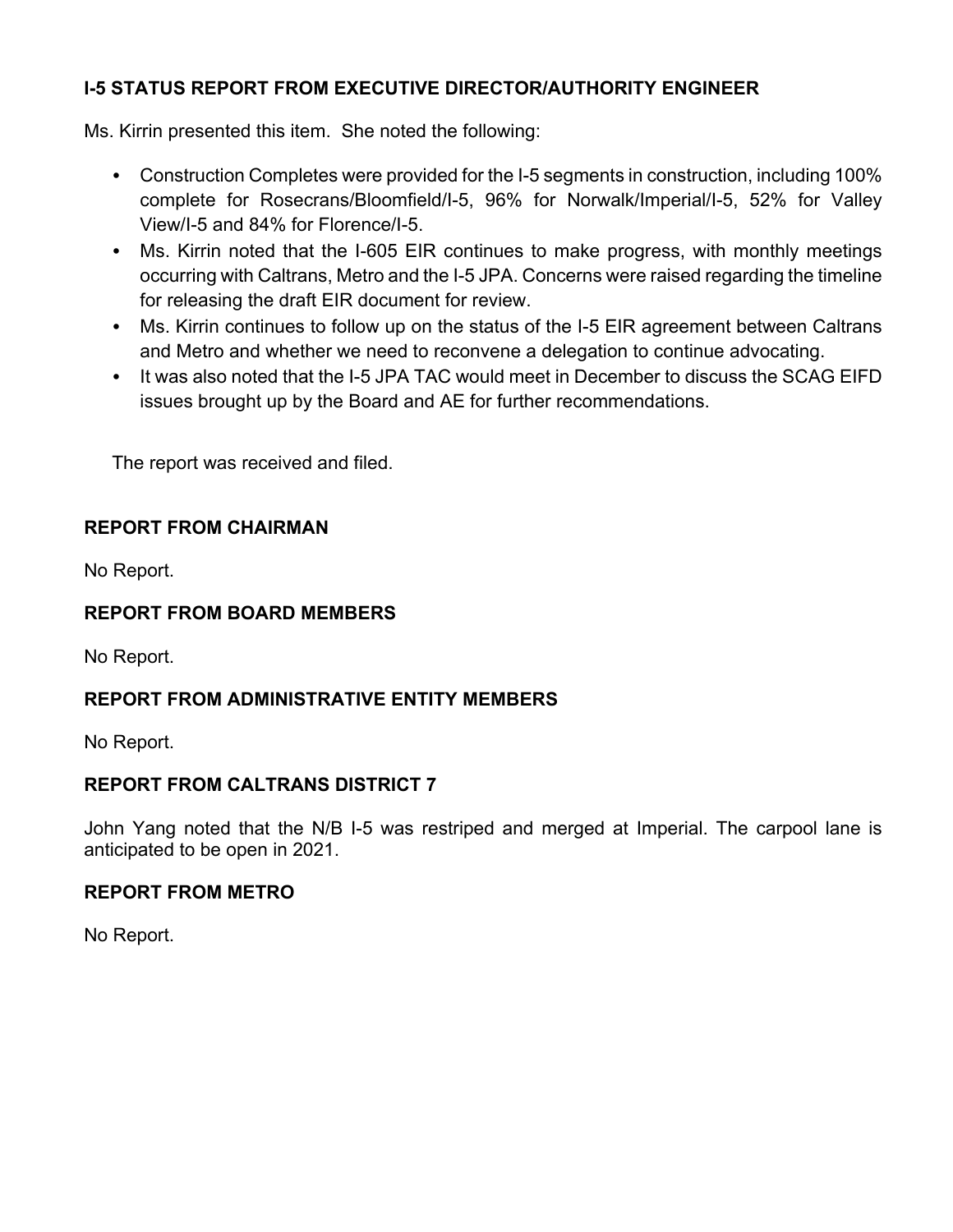## **ADJOURNMENT**

The regular meeting was adjourned at 2:46 PM.

John Soria, Chair

Jesus Gomez, Secretary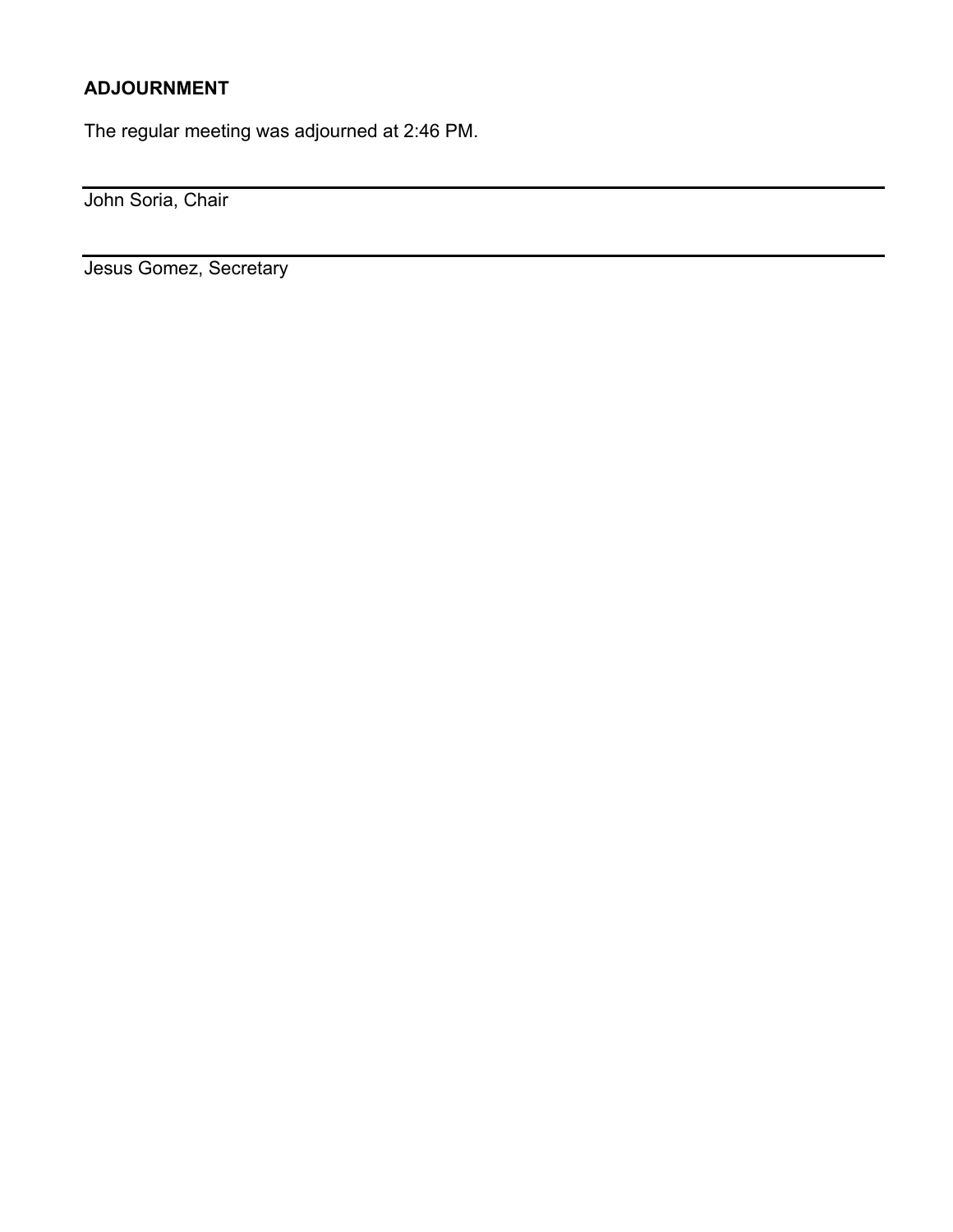**To:** I-5 JPA Policy Board

**From:** Theresa Devoy, City of Norwalk

**Date:** January 2020

**Item:** I-5 JPA Check Register

| Date Issued     | Ck# | Exp Type  | PY<br>Accr | <b>Issued</b> to                          | <b>Description</b>                                              | $Inv.$ # | <b>Invoice Amt</b> | <b>Deposit</b> | <b>Balance</b> |
|-----------------|-----|-----------|------------|-------------------------------------------|-----------------------------------------------------------------|----------|--------------------|----------------|----------------|
|                 |     |           |            |                                           | Beginning Balance for FY 19-20                                  |          |                    |                | 159,002.65     |
| 11/25/2019 1622 |     | BM        |            | <b>Steve DeRuse</b>                       | Policy Board Meeting October 28, 2019                           |          | 150.00             |                | 1,092,117.64   |
| 11/25/2019 1623 |     | <b>BM</b> |            | John Soria                                | Policy Board Meeting October 28, 2019                           |          | 150.00             |                | 1.091.967.64   |
| 11/25/2019 1624 |     | <b>BM</b> |            | <b>Bill Rounds</b>                        | Policy Board Meeting October 28, 2019                           |          | 150.00             |                | 1,091,817.64   |
| 11/26/2019 1625 |     | BM        |            | <b>Bill Rounds</b>                        | Policy Board Meeting November 25, 2019                          |          | 150.00             |                | 1.091.667.64   |
| 11/26/2019 1626 |     | <b>BM</b> |            | <b>Steve DeRuse</b>                       | Policy Board Meeting November 25, 2019                          |          | 150.00             |                | 1,091,517.64   |
| 11/26/2019 1627 |     | BM        |            | Luigi Vernola                             | Policy Board Meeting November 25, 2019                          |          | 150.00             |                | 1.091.367.64   |
| 11/26/2019 1628 |     | <b>BM</b> |            | Claudia Frometa                           | Policy Board Meeting November 25, 2019                          |          | 150.00             |                | 1,091,217.64   |
| 11/26/2019 1629 |     | <b>BM</b> |            | John Soria                                | Policy Board Meeting November 25, 2019                          |          | 150.00             |                | 1.091.067.64   |
| 12/11/2019 1630 |     | ics       |            | <b>TreePeople</b>                         | Progress Payment #2 Services from 9/30-11/16/19                 |          | 167.173.92         |                | 923.893.72     |
| 1/6/2020 1631   |     | LGL       |            | Lagerlof, Senecal, Gosney & Kruse,<br>LLP | Professional services rendered through November<br>30.2019.     |          | 70.00              |                | 923,823.72     |
| 1/6/2020 1632   |     | OA        |            | Edington, Peel & Associates, Inc.         | Consultation & Representation for the month of<br>December 2019 |          | 2.083.33           |                | 921,740.39     |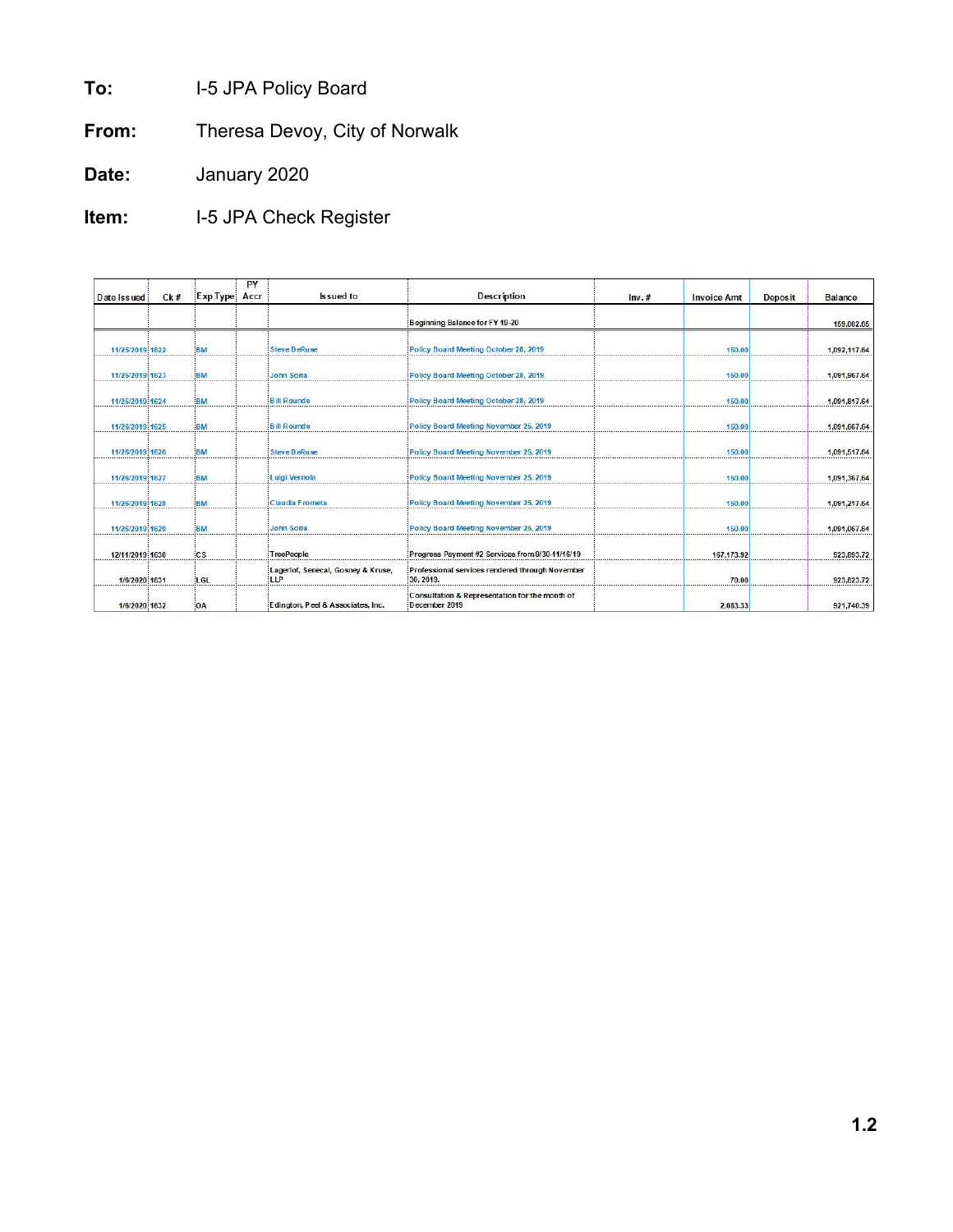#### **Monthly Report by Jim Dykstra to I-5 JPA January 1, 2020**

I and the firm Edington, Peel & Associates provided a range of services during the month in support of the I-5 Joint Powers Authority. These included participation in a number of meetings, telephonic, email and fax exchanges and other communications.

I have continued to coordinate with I-5 JPA executive director Yvette Kirrin and I-5 JPA elected representatives and their staffs in Washington, DC regarding ongoing efforts on behalf of the I-5 widening initiative and the I-5 JPA's priorities and interests in the 116th Congress, providing legislative guidance and information.

The House and Senate committees continue their oversight and budget review process. With the beginning of FY2020 on October 1 and the absence of final action on the Transportation, Housing, Urban Development and other appropriations measures, Congress passed an initial continuing resolution extending funding until November 21 and in November passed a second CR extending to December 20. On December 19, following passage by the Senate and House of two minibus appropriations bills, one of which included the THUD measure, the President signed both bills into law.

The Senate Environment and Public Works Committee has unanimously approved its five-year infrastructure authorization proposal, America's Transportation Infrastructure Act (ATIA). The measure authorizes \$187 billion from the Highway Trust Fund over five years. This is a 27 percent increase over FAST Act funding. Over 90 percent of the funding will be distributed to states by formula. The bill awaits further action.

I have provided information regarding key positions for local delegation members with the Democrats in the majority in the House. Representative Lucille Roybal-Allard is chair of the Homeland Security Subcommittee of the House Appropriations Committee, and Representative Grace Napolitano is chair of the Water Resources and Environment Subcommittee of the House Transportation and Infrastructure Committee. Representative Linda Sanchez is a member of the powerful House Ways and Means Committee and its subcommittees on Oversight, Select Revenue Measures and Social Security.

I am in contact with Victor Castillo, chief of staff to Rep. Lucille Roybal-Allard; legislative director Melissa Kiedrowicz and district staff for Rep. Linda Sanchez; Joe Sheehy, legislative director to Rep. Grace Napolitano; and senior staff of House T&I Committee member Rep. Alan Lowenthal regarding legislative priorities for the I-5 JPA and transportation priorities in the region.

As part of my responsibilities, I closely monitor legislation, as well as seminars, hearings, meetings and publications of key interest to legislators and senior executive branch officials for articles and information pertinent to the project and of possible interest and importance to member cities of the I-5 JPA. I attend Senate and House committee hearings, follow Senate and House floor proceedings, and track legislative initiatives pertinent to the project.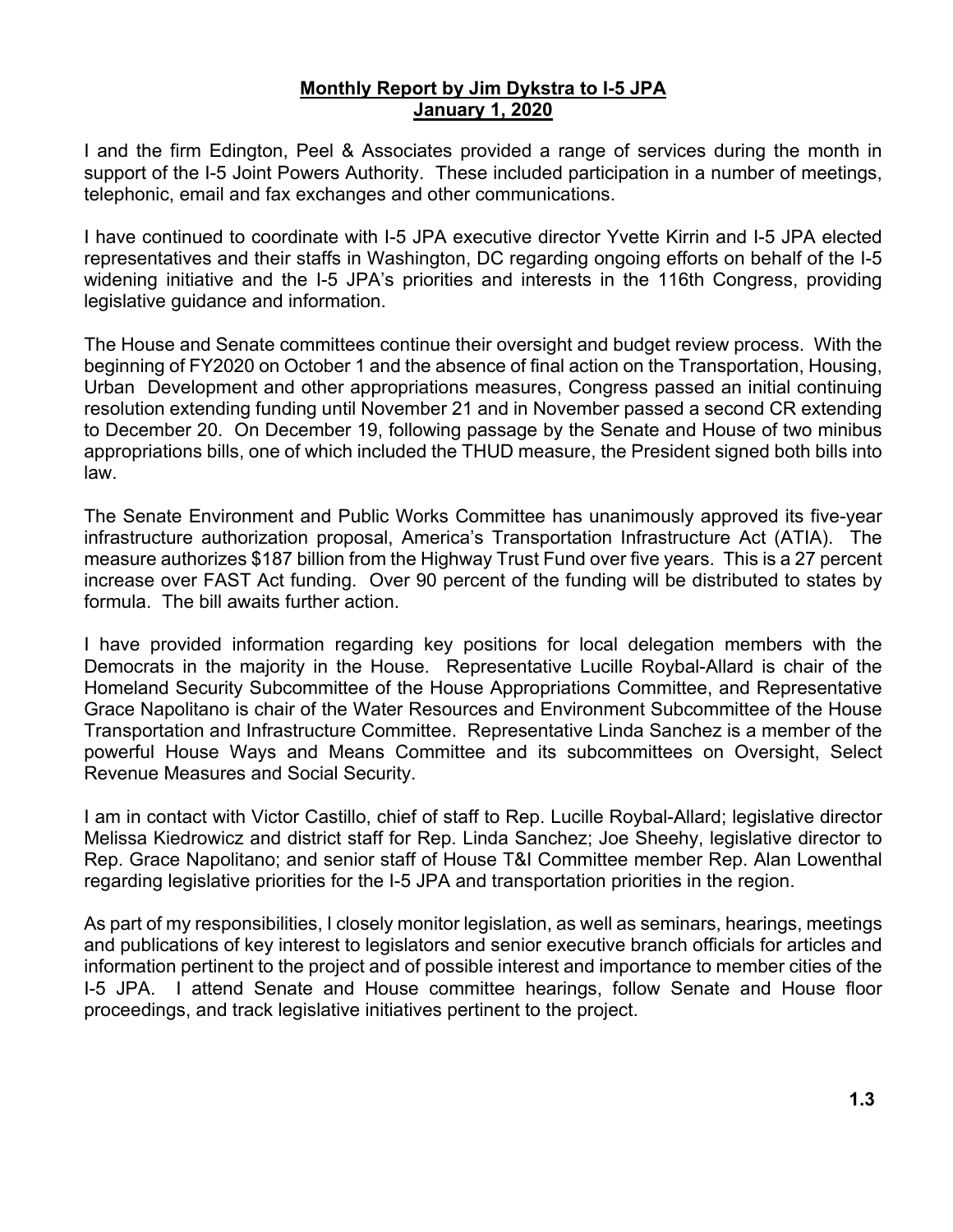**Date:** January 27, 2020

**To:** I-5 JPA Policy Board

**From:** Yvette Kirrin, P.E., Executive Director/Authority Engineer

**Subject:** I-5 Tree Planting Project (#15-01) Contract Project Status

**Recommendation:** Provide Direction and/or Receive and File

No Substantive Updates during the month of December and January.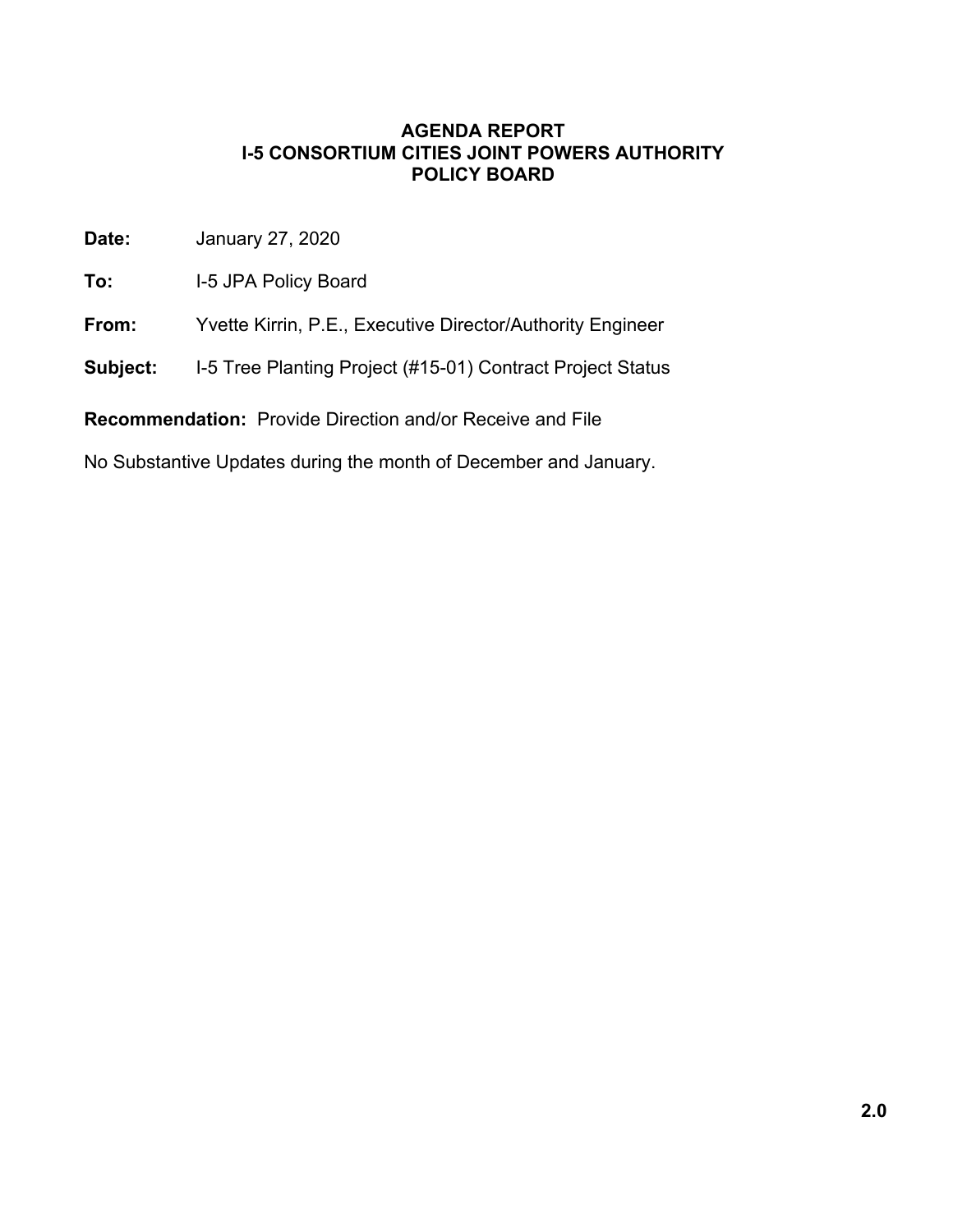**Date:** January 27, 2020

**To:** I-5 JPA Policy Board

**From:** Yvette Kirrin, P.E., Executive Director/Authority Engineer

**Subject:** Metro Report – Measure R Ordinance Preliminary 10-Year Review and Potential

**Recommendation:** Provide Direction and/or Receive and File.

This item was inadvertently left on the Agenda routing sheet from November 2019. It should have been removed. This item is intentionally blank.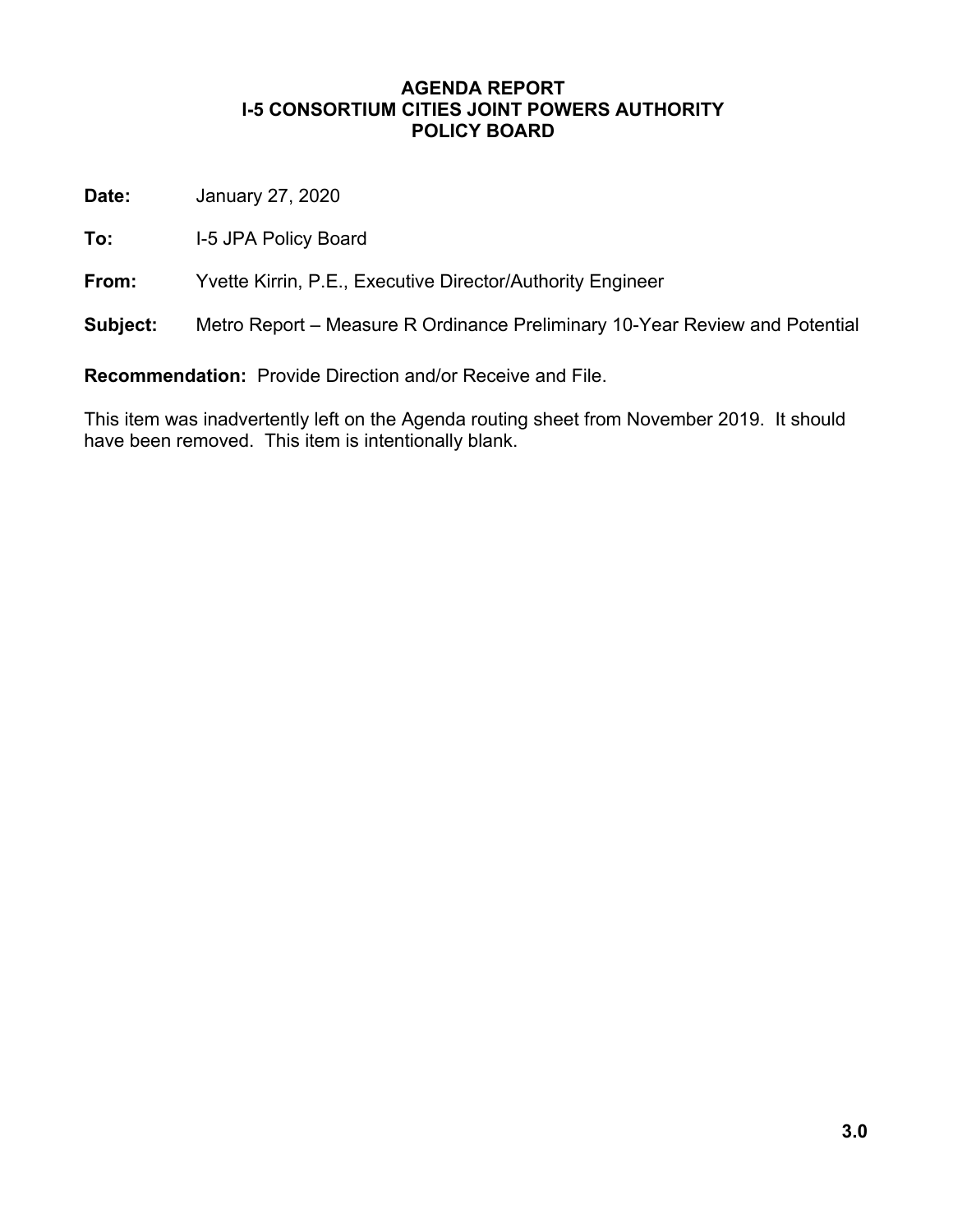**Date:** January 27, 2020

**To:** I-5 JPA Policy Board

**From:** Yvette Kirrin, P.E., Executive Director/Authority Engineer

**Subject:** Construction Mitigation Projects – Status

**Recommendation:** Provide Direction and/or Receive and File

#### **I-5 Construction Mitigation Projects – Phase 1 – Status (No Significant Update)**

Final close out of the project is occurring. A meeting is being scheduled between the TAC (appropriate members) and Metro to finalize the strategy for final close out and retention release.

#### **I-5 Construction Mitigation Projects – Phase 2 – Status (No Significant Update) Phase 2 - Project Expenditure**

The Total Project Budget is \$14,168,107. The final audit began last month, with a request for backup items. A Dropbox for the audit was created that includes all the reimbursements/invoices to Metro, so that the Cities can utilize them as needed, when additional data requests come from Metro and need some context as to when the work occurred, or who the contracts were with at the time. Metro has been receiving files.

#### **I-5 Construction Mitigation Projects – Phase 3 – Status**

Based on PB Agenda Item 3.0 from November 2019, the I-5 JPA TAC reconvened in early December to discuss the project list and costs necessary to complete Phase 3. The items included not only the remaining detour routes, but also construction truck haul routes, utility trenching impacts as well as punch list items that Caltrans requested be included in our project request. The TAC is still working on this list, with a goal to have it quantified in February 2020.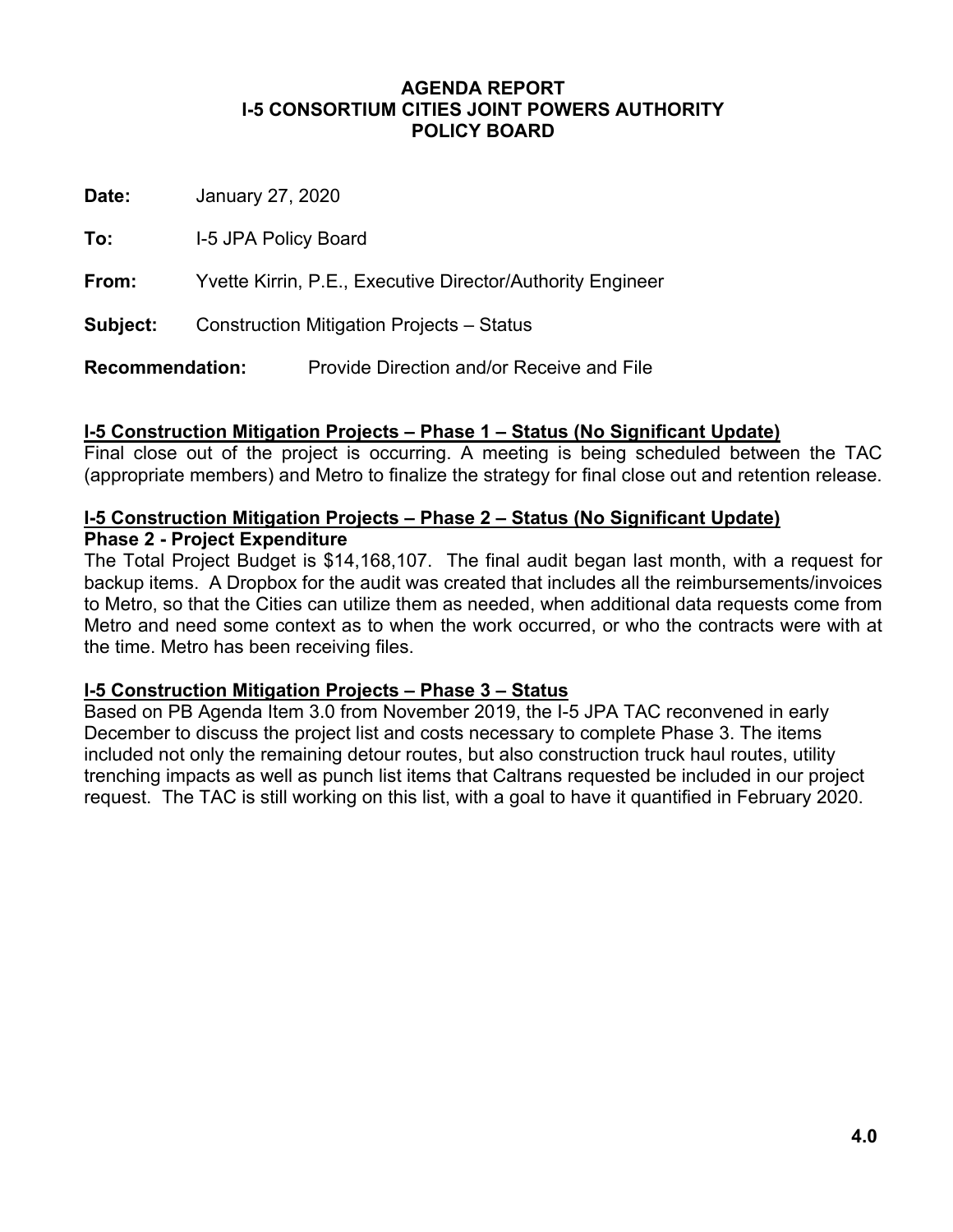**Date:** January 27, 2020

**To:** I-5 JPA Policy Board

**From:** Yvette Kirrin, P.E., Executive Director/Authority Engineer

**Subject:** I-5 Status Report

**Recommendation:** Provide Direction and/or Receive and File

#### I-5 South (I-605 to County Line) & I-5/Carmenita Update

#### Segment(s) Status:

Below is a table that will be updated monthly that details the six (6) segments of the I-5 (605/S) project. Specific issues regarding the overall project and/or each segment will be detailed, as needed, below the table. Work is progressing at or close to schedule, according to the technical comparisons of % work complete vs. % time complete of each contract.

| <b>Segment</b>                     | <b>Phase</b>             | % Const.<br><b>Complete</b>       | % Const. Time<br><b>Complete</b> |  |
|------------------------------------|--------------------------|-----------------------------------|----------------------------------|--|
| Valley View (Segment 2)            | In Construction          | 52%                               | 50%                              |  |
| Rosecrans (Segment 3)              | Construction<br>Complete | <b>Plant Establishment Period</b> |                                  |  |
| Norwalk (Segment 4)                | In Construction          | 96%                               | 84%                              |  |
| Florence (Segment 5)               | In Construction          | 84%                               | 72%                              |  |
| Carmenita (Stand Alone<br>Segment) | Construction<br>Complete | <b>Plant Establishment Period</b> |                                  |  |

#### I-605 Corridor EIR Update

Monthly meetings continue. Metro/Caltrans has committed to the release of the I-605 draft EIR, including Project Report in the 1<sup>st</sup> quarter 2020 (which is here). No substantive updates have been provided. I've received some feedback regarding "substantial right of way acquisitions" being shown in the geometric documents, and I don't recall seeing such impacts in prior geometric coordination meetings, so I am a bit concerned that the plans have been updated/changed, and we are not being included in the process to my satisfaction. It could also be a result of needing to show a "full standard" design, which is part of the process in preparing the EIR and may just be a formality. Metro/Caltrans is reluctant to share the information prior to the release of the draft document in coming months.